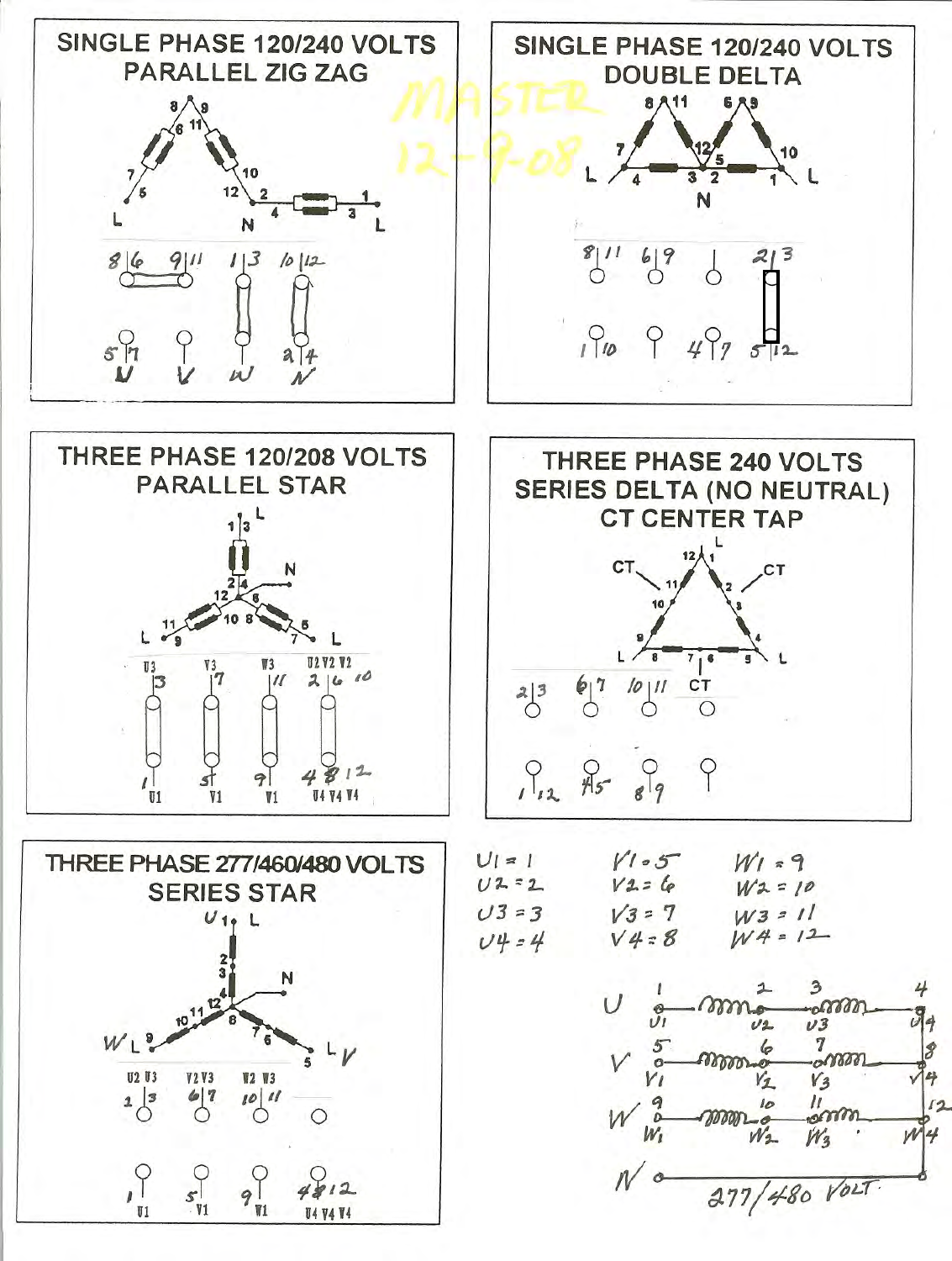

2 YELLOW SENSE WIRES FOR' 240 VOLT AVR TO REGULATE FOLLOWING VOLTAGES CONNECT SENSE WIRES TO:

- 1) 2-3 6-7 FOR 277/480 3 PHASE
- 2) 1-3 5-7 FOR 120/208 3 PHASE
- 3) 1-3 5-7 FOR 120/240 SINGLE PHASE ZIG ZAG
- 4) 1-10 4-7 FOR 120/240 SINGLE PHASE DOUBLE DELTA
- 5) 1-12 4-5 FOR 240 3 PHASE SERIES DELTA (NO NEUTRAL) CENTER TAP
	- 6) THE FREQUENCY MUST BE SET TO 62 HZ (NO LOAD) BEFORE ADJUSTING FOR PROPER VOLTAGE..
	- 7) DO NOT USE VOLTMETER TO ADJUST FREQUENCY. DO NOT LET FREQUENCY DROP BELOW 58 HZ AT FULL LOAD. THIS IS A FUNCTION OF THE GOVERNOR
	- 8) GET A KILL A WATT METER TO SET FREQUENCY IF YOU DO NOT HAVE ONE. THIS IS LEAST EXPENSIVE METHOD! DO EBAY OR GOOGLE SEARCH FOR THE KILL A WATT METER.
	- 9) IMPROPER WIRING WILL CAUSE FAILURE!!! 1 YEAR WARRANTY ON PARTS ONLY, NO LABOR WARRANTY. WE WILL HELP ON PHONE TO TROUBLE SHOOT AND FURNISH PARTS YOU MAY NEED.

2 YELLOW WIRES, REGULATED - AC EXCITATION VOLTAGE TO RECTIFIER